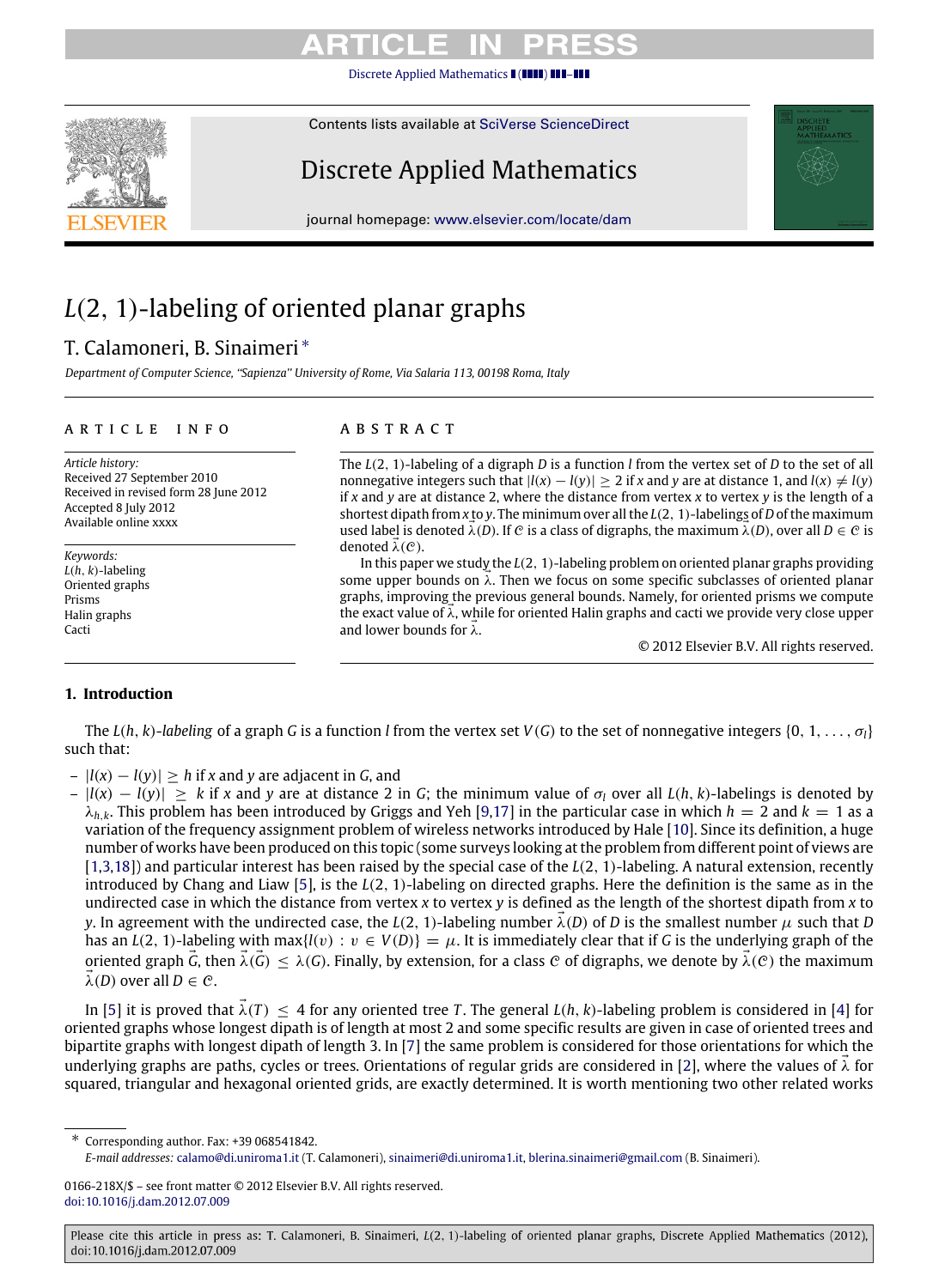that are [\[11\]](#page-6-8), dealing with the oriented *L*(1, 1)-labeling of Halin graphs, and [\[6\]](#page-6-9), presenting a self-stabilizing algorithm for *L*(2, 1)-labeling ditrees.

In this paper we approach the problem of determining  $\vec{\lambda}$  for the wide class of oriented planar graphs. Our work goes into two different directions. On the one hand we observe that when *D* is an oriented planar graph,  $\vec{\lambda}(D)$  must be a constant. A side effect is a new bound on the chromatic number of the (unoriented) square graph of an oriented planar graph,  $\chi(D^2)$ . On the other hand, we improve the previous general bounds when focusing on some subclasses of oriented planar graphs, i.e. prisms, Halin graphs and cacti, proving for them very close upper and lower bounds on  $\vec{\lambda}$  as follows:

- For the class  $\mathcal{P}_n$  of oriented prisms on *n* vertices we show that  $\vec{\lambda}(\mathcal{P}_n) = 5$  if  $n \equiv 0 \pmod{3}$  and  $\vec{\lambda}(\mathcal{P}_n) = 6$  otherwise.
- For the class H of oriented Halin graphs we prove that  $8 \leq \lambda(\mathcal{H}) \leq 11$ . We improve these bounds for two subclasses: for the class W of oriented wheels we found the exact result  $\vec{\lambda}(W) = 8$ , and for the class  $\mathcal{H}'$  of the oriented Halin graphs whose vertices on the cycle are at distance greater than two in the tree we get 7  $\leq \vec{\lambda}(\mathcal{H}')\leq 8.$
- For the class *Y* of oriented cacti we prove that  $6 < \lambda(y) < 8$ .

## **2. Preliminary results: background and upper bounds on**  $\vec{\lambda}$  for oriented planar graphs

For an oriented graph *<sup>G</sup>*⃗, the *underlying graph G* is obtained ignoring all edge orientations. Given an oriented graph *<sup>G</sup>*⃗ and a vertex v we denote by  $N^+(v)$  and  $N^-(v)$  the set of out- and in-neighbors of v. Let *l* be a fixed *L*(2, 1)-labeling of  $\vec{G}$  and let *L* be the label set it uses; we denote by  $L^+(v)$  and  $L^-(v)$  the sets of labels used in  $N^+(v)$  and  $N^-(v)$ , respectively.

A seemingly related concept to the *L*(2, 1)-labeling of an oriented graph is the oriented chromatic number. An *oriented coloring* of  $\vec{G} = (V, A)$  is a function  $f : V \to \mathbb{N}$  such that:

 $-f(u) \neq f(v)$  if  $(u, v) \in A$  and,

– for any two arcs  $(u, v)$  and  $(x, y)$ ,  $\{f(x), f(v)\}\neq \{f(y), f(u)\}.$ 

The *oriented chromatic number* of  $\vec{G}$ ,  $\vec{\chi}$  ( $\vec{G}$ ), is the smallest integer  $\kappa$  such that  $\vec{G}$  has an oriented coloring using  $\kappa$  colors.

A direct consequence of the previous definition is that  $\vec{\lambda}(\vec{G}) \leq 2(\vec{\chi}(\vec{G}) - 1)$  and the bound is trivially attained for tournaments, i.e. orientations of complete graphs. Furthermore  $\vec{G}$ ,  $\vec{\lambda}(\vec{G}) \geq 2(\chi(G)-1)$  [\[7\]](#page-6-7). Thus we have:

**Proposition 1.** For any oriented graph  $\vec{G}$  it holds:

<span id="page-1-0"></span>
$$
2\big(\chi(G)-1\big)\leq\vec{\lambda}(\vec{G})\leq 2\big(\vec{\chi}(\vec{G})-1\big).
$$

It is worth mentioning that, in general, [Proposition 1](#page-1-0) is a quite unsatisfactory result as there can be a huge gap between the claimed lower and upper bounds on  $\lambda$ . However, it will turn out to be helpful in case of oriented planar graphs. Indeed, there are many results concerning  $\vec{\chi}$  ( $\vec{G}$ ) for an oriented planar graph  $\vec{G}$  according to the maximum degree of its underlying graph *G* [\[14,](#page-6-10)[15](#page-6-11)[,12\]](#page-6-12) or to the *girth g* of *G* [\[13\]](#page-6-13) (the girth is defined as the length of the shortest cycle in a graph). Combining all these results with [Proposition 1,](#page-1-0) we obtain the following:

<span id="page-1-1"></span>**Proposition 2.** Let  $\vec{G}$  be an oriented planar graph with maximum degree ∆ and girth g; then  $\vec{\lambda}(\vec{G})$  is a constant and it is upper *bounded as follows:*

a.  $\vec{\lambda}(\vec{G}) \leq 8\varDelta - 13$  when  $\varDelta \leq 8; \vec{\lambda}(\vec{G}) \leq 2\varDelta + 35$  when  $9 \leq \varDelta \leq 61$  and  $\vec{\lambda}(\vec{G}) \leq 158$  otherwise;  $\vec{b}$ ,  $\vec{\lambda}(\vec{G}) \leq 8$  when  $g \geq 16$ ;  $\vec{\lambda}(\vec{G}) \leq 12$  when  $g \geq 11$ ;  $\vec{\lambda}(\vec{G}) \leq 22$  when  $g \geq 7$  and  $\vec{\lambda}(\vec{G}) \leq 62$  when  $g \geq 6$ .

Observe that [Proposition 2.](#page-1-1)b suggests that the smaller the girth of a graph the larger the value of  $\vec{\lambda}$ . However, in the following sections we will consider subclasses of planar graphs with small girth requiring also a small  $\vec{\lambda}$ .

The (unoriented) *square graph*  $\vec{G}^2$  of an oriented graph  $\vec{G}$  is obtained from  $\vec{G}$  by adding new arcs joining all pairs of vertices at (directed) distance 2 in  $\vec{G}$  and then eliminating the orientations of the arcs. It is immediate to see that  $\chi(\vec{G}^2) \leq \vec{\lambda}(\vec{G})$ . It straightly descends the following interesting fact:

**Corollary 1.** *Given an oriented planar graph*  $\vec{G}$ *, its (unoriented) square graph has chromatic number χ(* $\vec{G}$ *<sup>2</sup>) upper bounded by a constant.*

This result is quite surprising because it states a big difference between the behaviors of the square graphs of planar digraphs and of planar graphs. Indeed, it is well known that, given any planar graph *G*,  $\chi(G^2)$  can be of the order of  $\Delta$  and the tight upper bound on  $\chi$  ( $G^2$ ) is matter of a huge study (for example, see [\[15](#page-6-11)[,16\]](#page-6-14)).

## **3.** *L*(**2**, **1**)**-labeling of oriented prisms**

In this section we determine the exact value of  $\lambda$  for the planar oriented prism Pr<sub>n</sub> isomorphic to the Cartesian product  $C_n \times P_2$ . It is well known [\[8\]](#page-6-15) that  $\lambda$ (Pr<sub>n</sub>) = 5 if  $n \equiv 0 \pmod{3}$  and  $\lambda$ (Pr<sub>n</sub>) = 6 otherwise. The following theorem proves that the same result holds in the case of oriented prisms.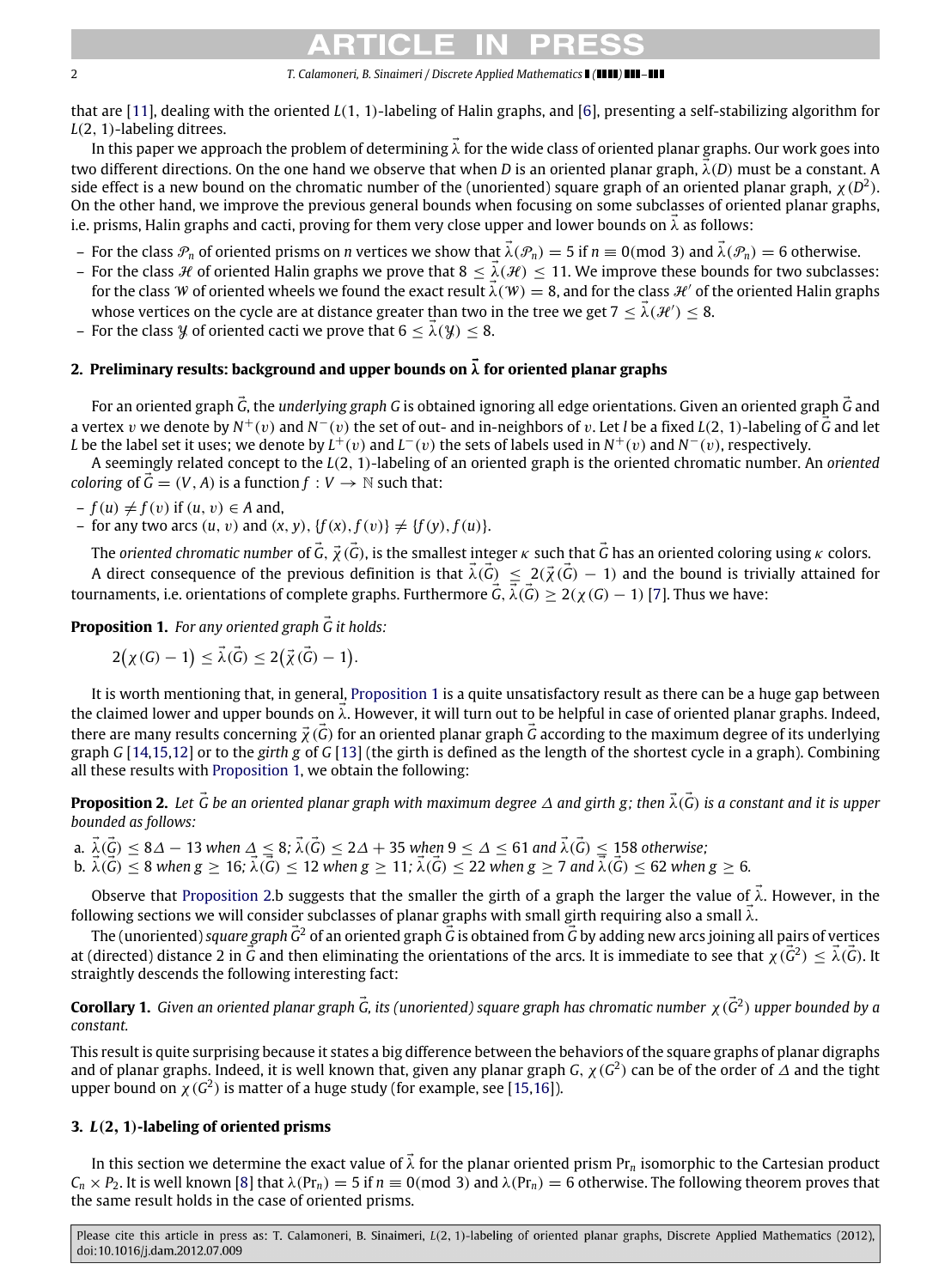**Theorem 1.** Let  $\mathcal{P}_n$  be the set of all the orientations of the planar prism  $Pr_n$ . It holds  $\vec{\lambda}(\mathcal{P}_n) = \lambda(Pr_n)$ .

**Proof.** As  $\vec{\lambda}$ ( $\vec{Pr_n}$ )  $\geq$   $\lambda$ (Pr<sub>n</sub>), to prove the theorem it is sufficient to show that there exists an orientation  $\vec{Pr_n}$  of the prism Pr<sub>n</sub> which preserves the two length distances between vertices.

Given Pr<sub>n</sub>, let C and C' be its two *n* length cycles. Cyclically orient all the edges of C clockwise and those of C' anticlockwise. Then, for each edge  $\{v, v'\}$ ,  $v \in C$  and  $v' \in C'$ , orient it from  $v$  to  $v'$ . Clearly, two vertices that are connected by a path of length two in Pr<sub>n</sub> are still connected by a dipath of length two in  $\vec{Pr}_n$ . Thus,  $\lambda(Pr_n)$  and  $\vec{\lambda}(Pr_n)$  coincide for each  $n \geq 3$ .  $\Box$ 

## **4.** *L*(**2**, **1**)**-labeling of oriented Halin graphs**

Here we provide some very close bounds on  $\vec{\lambda}$  for oriented Halin graphs and two specific subclasses: oriented wheels and leaf-distant oriented Halin graphs. In particular, for oriented wheels we find the exact value of  $\lambda$ .

A *Halin graph H* is a planar graph constructed from a plane embedding of a tree with at least four vertices and with no vertices of degree 2, by connecting all the leaves with a cycle that passes around the tree in the natural cyclic order defined by the embedding of the tree.

An *n*-*wheel W<sup>n</sup>* is formed by connecting a single vertex *c* (the central vertex), to all vertices of an *n*-cycle. Trivially, wheels are Halin graphs.

We define an oriented Halin graph  $\vec{H}$  as *leaf distant* if any two vertices on the cycle are at a distance strictly greater than 2 in the tree. In other words, *H* is a leaf distant oriented Halin graph if all the leaves that are children of the same father v are either all in  $N^+(v)$  or all in  $N^-(v)$ .

An *Out-segment* of a vertex v of an oriented Halin graph *<sup>G</sup>*⃗ is a maximal consecutive sequence of vertices in the cycle of  $\vec{G}$  such that all its vertices belong to the set  $N^+(v)$ . An *In-segment* of  $v$  is defined in an analog way.

In [\[11\]](#page-6-8) it is proved that the span of any *L*(1, 1)-labeling of oriented Halin graphs is upper bounded by 6 which implies that  $\lambda(\mathcal{H}) \leq 12$ . In the following we will improve this bound first when dealing with orientations of wheels, and then with orientations of Halin graphs.

<span id="page-2-0"></span>**Theorem 2.** Let *W* be the set of all oriented wheels. It holds  $\vec{\lambda}(W) = 8$ .

The proof will directly follow by the next two lemmas.

<span id="page-2-2"></span>**Lemma 1.** *For every oriented wheel*  $\vec{W}$  *it holds*  $\vec{\lambda}(\vec{W})$  < 8*.* 

**Proof.** Consider an arbitrary oriented wheel  $\vec{W}$  and let *c* be its central vertex and  $C_n$  its cycle. Observe that any vertex of *N*<sup>+</sup>(*c*) is connected by a dipath of length two (passing through *c*) to every vertex of *N*<sup>−</sup>(*c*) thus it must be *L*<sup>+</sup>(*c*)∩*L*<sup>−</sup>(*c*) = Ø. We construct an *L*(2, 1)-labeling of the vertices of *W* as follows. Label the central vertex *c* with 8. Let *S* be a segment of maximum length and w.l.o.g. suppose it is an Out-segment. We label the vertices of the cycle using labels from 0 to 6 according to the following cases:

*Case* I: *S* contains all the vertices of the cycle. Then clearly we can label the cycle using labels {0, 1, 2, 3, 4} (see [\[9](#page-6-0)[,18\]](#page-6-4)).

*Case* II: *S* consists of one vertex, meaning that the vertices in the cycle are alternatively from *N*<sup>+</sup>(*c*) and *N*<sup>−</sup>(*c*) (then *n* is even). Then we can easily label the cycle repeatedly using the sequence 0314 if *n* is a multiple of 4 and labeling the last two vertices with 25 when  $n \equiv 2 \pmod{4}$ .

*Case* III: *S* consists of *m* ≥ 2 vertices. Starting from *S*, we proceeding in a clockwise direction, labeling first all the extremes of the In-segments using alternatively labels 6,4 (we label 6 the first vertex following *S*). Then we label all the extremes of the Out-segments using alternatively labels 0, 2. It is easy to see that it is always possible to complete the labeling of Inand Out-segments using labels 1, 4, 6 and 0, 2, 5, respectively. It remains to label *S* and we will do it in a counterclockwise fashion. If  $m = 2$ , we use the sequence 31. If  $m > 3$  then we label S by repeating the sequence 352, and we modify only the labels of the last few vertices. Namely, if  $m \equiv 0 \pmod{3}$  we substitute the last 2 by 0 if the second vertex before *S* is also labeled by 2. If  $m \equiv 1 \pmod{3}$  we re-label the last four vertices with 3052 or 3520, according to the fact that the second vertex before *S* is labeled 2 or not. Finally, if *m* ≡ 2(mod 3) we re-label the last five vertices with 20 530 or 25 302, according to the fact that the second vertex before *S* is labeled 2 or not.

We have  $L^+(c) = \{0, 2, 3, 5\}$  and  $L^-(c) = \{1, 4, 6\}$  and this is a feasible labeling, indeed: (i) the first vertex after *S* is always labeled 6; (ii) the second vertex after *S* is labeled either 4 or 1 or 0, according to the kind of sequence it belongs to; (iii) the vertex rightly before *S* is labeled either 6 or 4 and (iv) the second vertex before *S* is labeled with a label among 0, 1, 2, 4, 6. This concludes the proof.  $\Box$ 

## <span id="page-2-1"></span>**Lemma 2.** *There exists an oriented wheel*  $\vec{W}$  *with*  $\vec{\lambda}(\vec{W}) > 8$ *.*

**Proof.** Consider the oriented wheel *W* in [Fig. 1.](#page-3-0) Suppose by contradiction that there is an *L*(2, 1)-labeling *l* of *W* that uses only labels 0, 1, . . . . 7. W.l.o.g. we assume  $l(c) = 7$ . Therefore we have to label the vertices of the cycle using the labels from 0 to 5. First note that in order to label a dipath of at least 4 vertices we have to use at least three labels at mutual distance at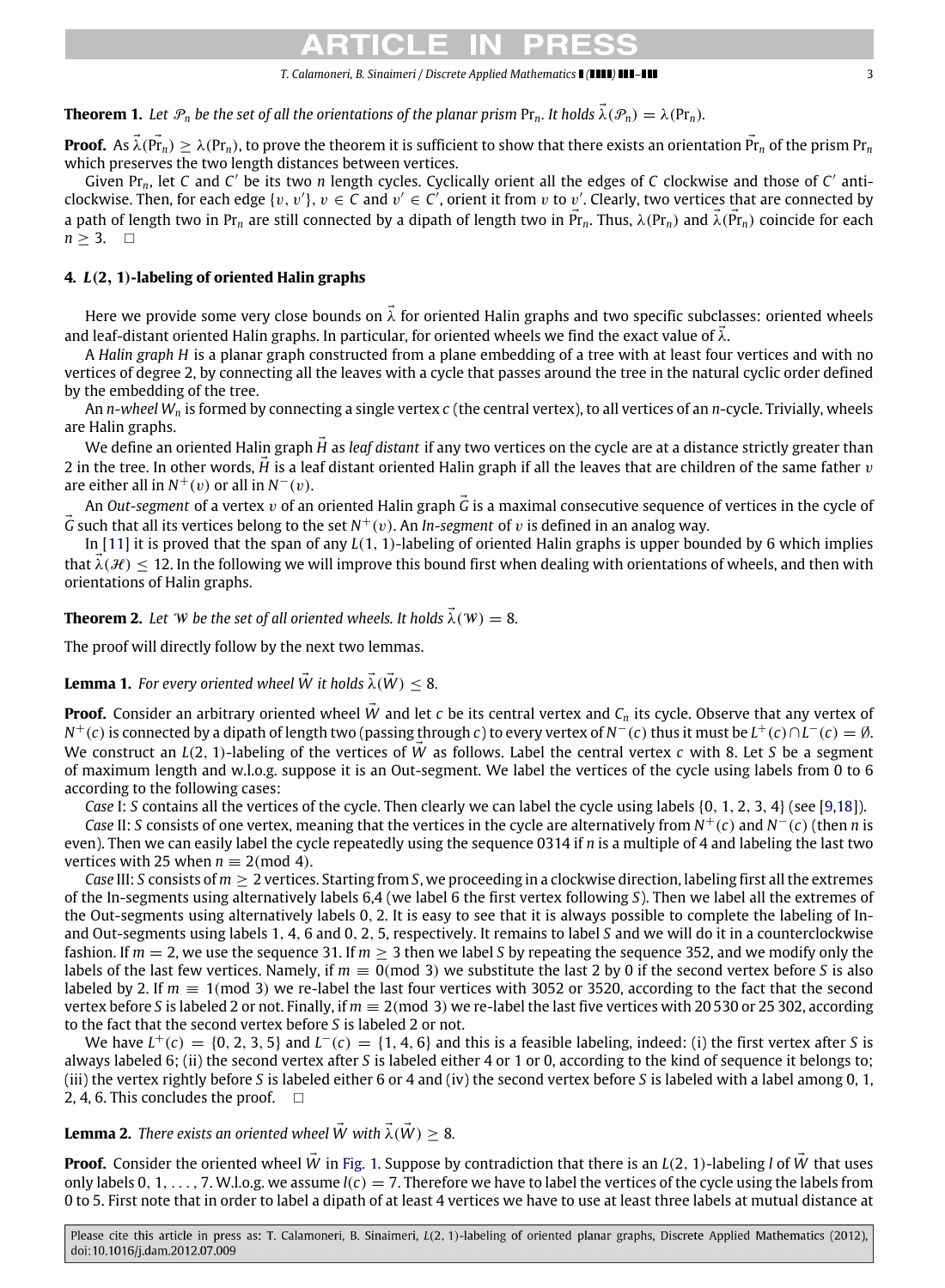

**Fig. 1.** An oriented wheel  $\vec{W}$  for which  $\vec{\lambda}(\vec{W}) = 8$ .

<span id="page-3-0"></span>least two. Observe that  $v_3\to v_2\to v_1\to v_0$  is a dipath of vertices of  $N^+(c)$  and similarly  $v_9\to v_8\to v_7\to v_6$  is a dipath of vertices of *N* <sup>−</sup>(*c*). Furthermore, recall that the sets of labels *L* <sup>+</sup>(*c*) and *L* <sup>−</sup>(*c*) must be disjoint. Consequently, the only way to satisfy all these requirements is to use the two set of labels {0, 2, 4} and {1, 3, 5} for *N* <sup>+</sup>(*c*) and *N* <sup>−</sup>(*c*), and without losing of generality, we assume  $L^+(c) = \{0, 2, 4\}.$ 

Consider now the vertex  $v_0$ . As we are forced to use only three labels for the path  $v_3 \to v_2 \to v_1 \to v_0$ , then  $l(v_3) = l(v_0)$ . Similarly  $l(v_6) = l(v_9)$ . If  $l(v_0) = l(v_3) = 0$  then  $l(v_4) \in \{3, 5\}$ . If  $l(v_4) = 3$  then there is no feasible label in  $\{0, 2, 4\}$  to be assigned to  $v_5$ . So let  $l(v_4) = 5$ , then  $l(v_5) = 2$  but then we cannot assign a label to  $v_6$ . If  $l(v_0) = l(v_3) = 2$  then we are forced to have  $l(v_4) = 5$ ,  $l_{(v_5)} = 0$ ,  $l(v_6) = l(v_9) = 3$ ,  $l(v_{10}) = 0$  and  $l(v_{11}) = 5$  but then we cannot assign a label to  $v_{12}$ . If, finally,  $l(v_0) = l(v_3) = 4$  then  $l(v_4) = 1$  but then we cannot assign a label to  $v_5$ . Thus, in all the cases it is not possible to complete the labeling using only labels from 0 to 7, and this concludes the proof.  $\square$ 

Now, we consider oriented Halin graphs that are not necessarily wheels. We remind that  $\lambda(\mathcal{H}) \leq 12$  from the result in [\[11\]](#page-6-8). We slightly improve this bound as shown by the next theorem.

Theorem 3. Let  $\mathcal H$  and  $\mathcal H'$  be the sets of all the oriented Halin graphs and leaf distant Halin graphs, respectively. It hold:

 $8 \leq \vec{\lambda}(\mathcal{H}) \leq 11$  and  $7 \leq \vec{\lambda}(\mathcal{H}') \leq 8$ .

The proof follows immediately using [Theorem 2](#page-2-0) and the next three lemmas.

**Lemma 3.** For every Halin digraph  $\vec{H}$  it holds  $\vec{\lambda}(\vec{H}) < 11$ .

**Proof.** Let be given an oriented Halin graph  $\vec{H}$  constituted by an oriented tree  $\vec{T}$  with at least two inner vertices and an oriented cycle  $\vec{C}$  connecting all the leaves of  $\vec{T}$ . For any oriented tree there is an  $L(2, 1)$ -labeling of its vertices according to the algorithm in [\[5\]](#page-6-5) using labels 0, 2, 4. We label the inner vertices of the tree considering only its directed edges, ignoring the arcs of the cycle  $\bar{C}$ , and using labels 0, 4, 8 instead of 0, 2, 4. To completely define a feasible labeling it remains to set only the labels of the vertices on the cycle. We label these vertices using labels from the set  $A = \{0, \ldots, 11\} \setminus \{0, 4, 8\}.$ Note that in this way there is no conflict between the label of any vertex on the cycle and the label of an inner vertex of the tree that is at distance two from it. Let us now consider the following six sets of labels:  $I_0 = \{2, 5, 9\}$ ,  $I_4 = \{1, 6, 9\}$ ,  $I_8 = \{1, 5, 10\}$ ,  $O_0 = \{3, 6, 10\}$ ,  $O_4 = \{2, 7, 10\}$ ,  $O_8 = \{2, 6, 11\}$ . The names of these sets derive from the fact that we will use labels from set  $I_x(0_x)$  to label the In(Out)-segments of an inner vertex of the tree labeled with *x*. Note that this definition of the label sets is consistent with the labeling of the tree and for any inner vertex  $v L^+(v) \cap L^-(v) = \emptyset$  as  $I_x \cap O_x = \emptyset$  for each  $x \in \{0, 4, 8\}$ . It is not difficult to check that these six sets have the following properties:

<span id="page-3-1"></span>**Property 1.** The intersection of any pair of label sets not corresponding to the same label (i.e. either  $I_x \cap I_y$ , or  $I_x \cap O_y$ , or  $O_x \cap O_y$ *with*  $x \neq y$ *), consists of exactly one label.* 

<span id="page-3-2"></span>**Property 2.** *For any label*  $x \in A$  *the intersection of the set*  $\{x - 1, x, x + 1\}$  *with any of the label sets consists of exactly one label.* 

Let *S* be a segment of maximum length. It is not restrictive to assume that *S* is an In-segment of a vertex labeled 0. (Otherwise rename the labels in  $\overline{T}$  and, if *S* is an Out-segment, exchange the role of  $I_0$  and  $O_0$ .)

Let  $P_1, \ldots, P_r = S$  be the sequence of segments in clockwise order starting from the segment that follows *S* and ending with *S*. Label the segments in order from  $P_1$  to  $P_{r-1}$ , using labels from  $I_x$  or  $O_x$  according to their definition. Observe that, from [Properties 1](#page-3-1) and [2,](#page-3-2) once the segments  $P_1, \ldots, P_{i-1}$  have been labeled, it is always possible to label  $P_i$  avoiding conflicts between labels and guaranteeing the feasibility of the *L*(2, 1)-labeling by simply alternating the three labels of the corresponding set and starting from a label that does not create a conflict with the labeling of *Pi*−1. Hence, we concentrate our attention on the labeling of *S* whose sequence of vertices is  $s_1, s_2, \ldots, s_m$ .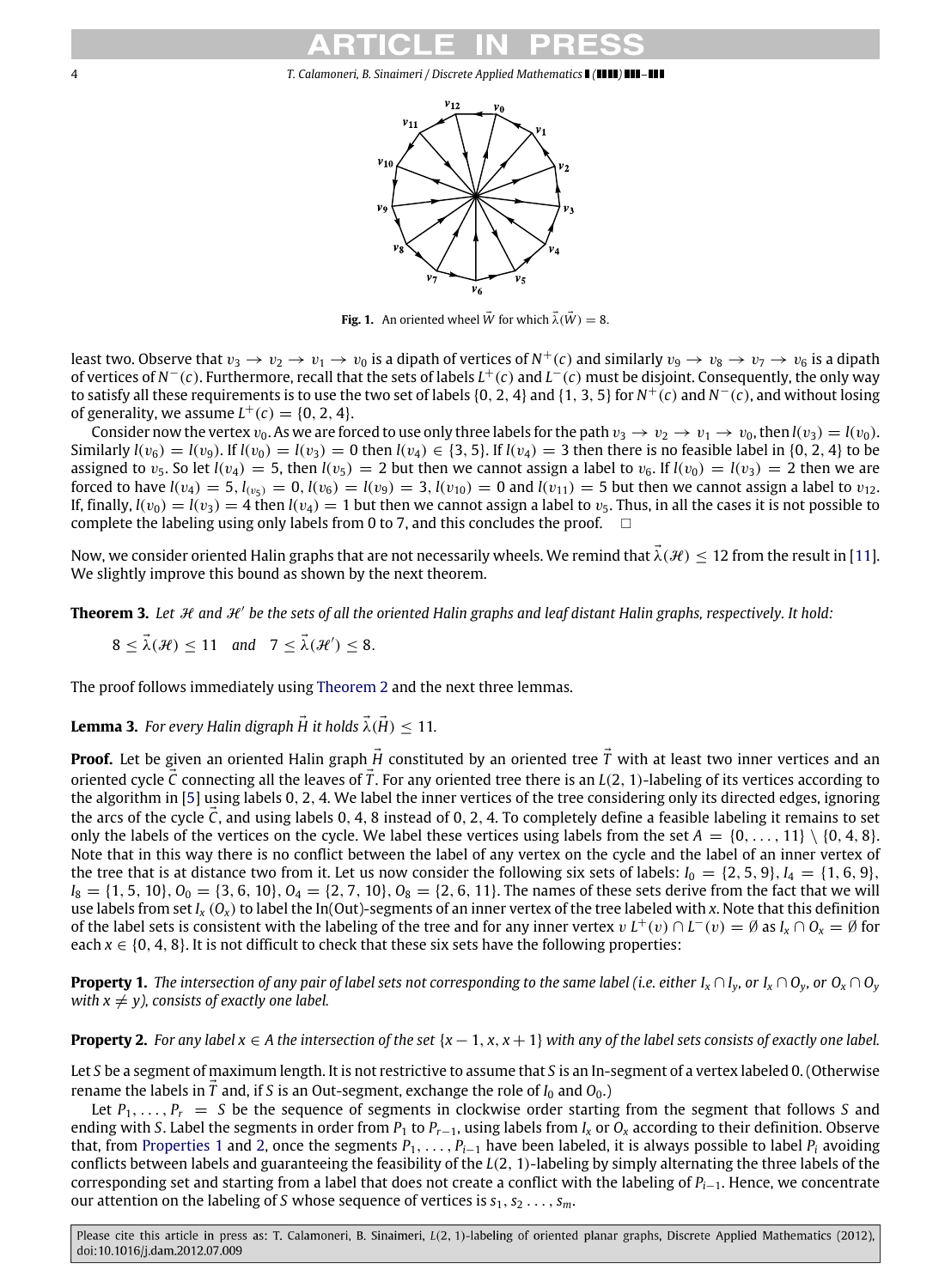**Fig. 2.** An oriented leaf distant Halin graph for which  $\vec{\lambda} = 7$ .

<span id="page-4-0"></span>Suppose first  $m \geq 3$  and let v, k and w, u be the two vertices that follow and precede *S* clockwise, respectively. We label the vertices of *S* once v, *k*, w and *u* are labeled, and use labels from  $I_0$  except for  $s_{m-1}$  and  $s_m$  for which we may use labels from the set  $B = I_0 \cup \{7, 11\}$ . Observe that  $B \cap O_0 = \emptyset$  and this is necessary as we must always have  $L^+(0) \cap L^-(0) = \emptyset$ .

We start by labeling  $s_1$ . In view of [Properties 1](#page-3-1) and [2](#page-3-2)  $l(w)$  and  $l(u)$  together exclude at most two labels in  $I_0$  and thus it is always possible to label  $s_1$ . Also, for any vertex  $s_i$  with  $i \leq m-2$  there is at least one possible label in  $I_0$ . Thus, we focus on labeling the last two vertices of *S*. When arriving at *sm*−<sup>1</sup> it may be the case that exactly one label *a* of *I*<sup>0</sup> is available to label  $s_{m-1}$ . If  $a \neq l(v)$  then we set  $l(s_{m-1}) = a$ , otherwise we set  $l(s_{m-1}) = 11$ . Note that in this latter case if  $|S| = 3$  we could have  $l(u) = 11$  but then we would have two choices in  $I_0$  for  $s_{m-1}$  and thus we can label it using the one different from  $l(v)$ .

Finally, we arrive at  $s_m$ . If  $l(s_{m-1}) = 11$  in the worst case, all four vertices  $s_{m-1}$ , v, k and  $s_{m-2}$  have labels from *B* and hence are forbidden for  $s_m$ . We label  $s_m$  with the remaining color. If  $l(s_{m-1}) \in I_0$  and  $l(v) \neq 10$  then we set  $l(v) = 11$ , sure that it is feasible. Finally, if  $l(s_{m-1}) \in I_0$  and  $l(v) = 10$  then we set  $l(s_m) = 7$  if  $l(k) \neq 7$ , otherwise we set  $l(s_m) = l(s_{m-1})$ and change the label of *sm*−<sup>1</sup> to 11 or 7 according to the label of the vertex preceding *sm*−2.

Observe that the case  $|S| = 2$  can be handled easily using the same argument of above with  $s_{m-2} = u$ . Finally, if  $|S| = 1$ then simply label inner vertices of the tree using 0, 2, 4, label the cycle using 6, 9, 7, 10 alternatively and label its last two vertices with 8, 11 when  $n \equiv 2 \pmod{4}$ .

All the described  $L(2, 1)$ -labelings are feasible and use the labels from 0 to 11. This concludes the proof.  $\square$ 

As wheels are Halin graphs, from [Lemma 2](#page-2-1) we have that  $\lambda(\mathcal{H}) \geq 8$ . However, it is not difficult to see that the same result holds for oriented Halin graphs which are not wheels.

## **Lemma 4.** If  $\overrightarrow{H}$  is a leaf distant oriented Halin graph then it holds  $\overrightarrow{\lambda}(\overrightarrow{H}) < 8$ .

**Proof.** Observe that the distance greater than two in the tree of any two vertices on the cycle implies that all the leaves that are children of the same father v are either all in  $N^+(v)$  or all in  $N^-(v)$ . Thus, it is sufficient to use only one set of labels for the neighbors of a vertex that are on the cycle. The proof follows using the same labeling technique as in the previous lemma. We label the inner vertices of the tree using labels 0, 3, 6 and set  $I_0 = O_0 = \{2, 5, 8\}, I_3 = O_3 = \{1, 5, 7\}$ ,  $I_6 = O_6 = \{1, 4, 8\}.$ 

## **Lemma 5.** *There exists a leaf distant oriented Halin graph*  $\vec{H}$  with  $\vec{\lambda}(\vec{H}) > 7$ .

**Proof.** Consider the oriented Halin graph  $\vec{H}$  in [Fig. 2.](#page-4-0) Suppose by contradiction that labels from 0 to 6 are sufficient. First observe that one between the labels of *x*, *y*, *z* must be different from 0 and 6. Without losing generality suppose this is *y*. The four neighbors of *y* in the cycle, must have labels distinct from  $l(y) - 1$ ,  $l(y)$ ,  $l(y) + 1$  and  $l(x)$ . Thus, there are only three labels left for these vertices. Moreover, as they are on a directed path in the cycle, these 3 labels must have pairwise distance at least 2. Consequently, *y* and its four neighbors must get 4 labels with pairwise difference at least two. The only fourtuple that satisfies this property is 0, 2, 4, 6. This means that *l*(*x*) is different from 0, 2, 4 and 6 and again *x* and its four neighbors must get 4 labels with pairwise difference at least 2. By the uniqueness of the fourtuple we arrive at a contradiction and this concludes the proof.  $\square$ 

### **5.** *L*(**2**, **1**)**-labeling of oriented cacti**

A *cactus* is a connected graph in which very block (maximal subgraph without a cut-vertex) is an edge or a cycle. Here we provide very close upper and lower bounds for  $\lambda$  of oriented cacti.

**Theorem 4.** Let *Y* be the set of all the oriented cacti. It holds  $6 \le \lambda(\mathcal{Y}) \le 8$ .

**Lemma 6.** For every oriented cactus  $\vec{Y}$  it holds  $\vec{\lambda}(\vec{Y}) < 8$ .

**Proof.** The proof is by induction on the number of vertices of the oriented cactus. The base cases  $n \leq 3$  are trivially true. So, suppose  $n > 3$  and consider an oriented cactus  $\vec{Y}$  on *n* vertices. If  $\vec{Y}$  is a unique block then the proof is trivial as it is either an edge or a cycle. Otherwise, if it has at least two blocks then there exists a cut-vertex *c* of *Y*, belonging to at least a block not containing further cut-vertices. Let  $B_0, B_1, \ldots, B_r$  be the set of all the blocks containing only *c* as a cut-vertex.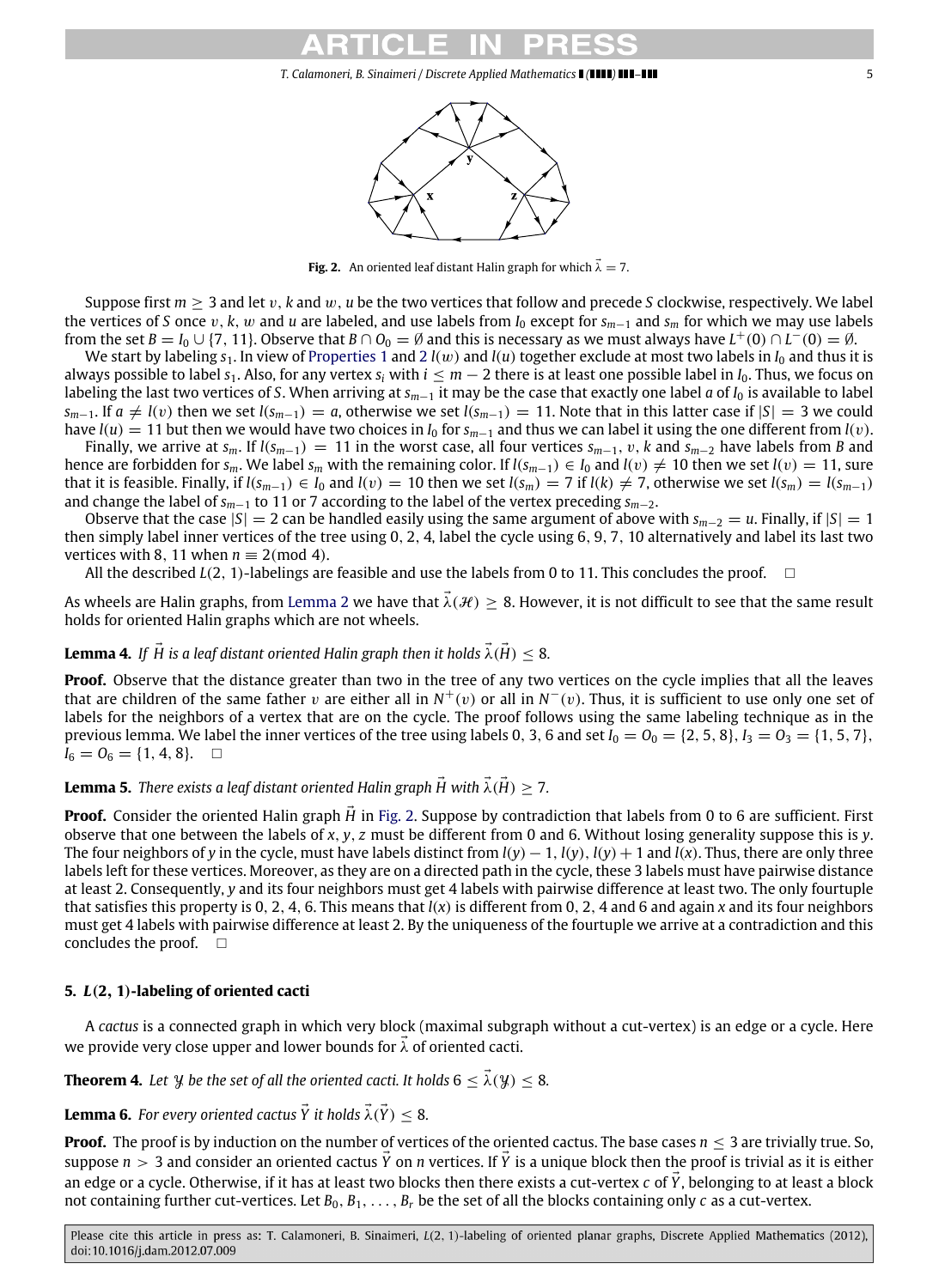

**Fig. 3.** An oriented cactus for which  $\vec{\lambda} = 6$ .

<span id="page-5-2"></span>If some  $B_i$ ,  $1 \le i \le r$  is a cycle of length at least four, then choose in  $B_i$  a vertex *y* not adjacent to *c*. By induction, we can label  $\tilde{Y} - \{y\}$  properly with labels from 0 to 8. As the two (labeled) adjacent vertices of *y* forbid at most three labels each, and the two (labeled) vertices at distance two from *y* (possibly coinciding, if *B<sup>i</sup>* is a length 4 cycle) forbid at least one color each, we have that  $9 - 3 - 3 - 1 - 1 = 1$  label is always available for *y*. So we can extend the labeling to *Y*.

If all  $B_i$  are  $K_2$  or triangles for  $1 \le i \le r$ , then we can label the cactus  $\tilde{Y} - (\bigcup_{1 \le i \le r} B_i) \cup \{c\}$  exploiting the induction. It remains to label all the vertices of  $B_i - \{c\}$ , for each  $1 \le i \le r$ . Observe that, for all these vertices, the (labeled) cut-vertex *c* forbids at least three labels, and the two (labeled) adjacent vertices of *c* in  $\tilde{Y}$  − (∪<sub>1≤*i*≤*r*</sub> *B*<sub>*i*</sub>) ∪ {*c*} forbid at most other two labels. It follows that at least  $9-3-1-1=4$  labels are available for the vertices of  $(\overline{\bigcup_{1\leq i\leq r}}B_i)-\{c\}$ . Let  $c_1 < c_2 < c_3 < c_4$ be these four colors. We can use  $c_1$  and  $c_3$  for the out-neighbors of *c*, and  $c_2$  and  $c_4$  for the in-neighbors of *c*. We only have to be careful on the triangle blocks  $B_i$  in which the two vertices of  $B_i - \{c\}$  must be labeled with labels at distance at least two. It is easy to see that the produced labeling is feasible and uses labels from 0 to 8.  $\Box$ 

**Lemma 7.** *There exists an oriented cactus*  $\vec{Y}$  *for which*  $\vec{\lambda}(\vec{Y}) > 6$ *.* 

**Proof.** We exhibit an oriented cactus  $\vec{Y}$  for which  $\vec{\lambda}$  is at least 6. Consider the cactus in [Fig. 3.](#page-5-2) Suppose, by contradiction, that there is an *L*(2, 1)-labeling *l* with labels 0, 1, . . . , 5. Clearly, if one from *u*, v is different from 0 and 5 then we arrive at a contradiction as each of them has four neighbors and there are only three possible labels left. Otherwise, without loss of generality we can suppose  $l(u) = 0$  and  $l(v) = 5$ . Then we have  $l(v_1) = 2$  or  $l(v_1) = 3$ , but then both of the pairs  $u_1, u_2$  and  $w_1$ , w will get labels differing by just one. This leads to a contradiction and thus  $\lambda \geq 6$ .  $\Box$ 

### **6. Concluding remarks and open problems**

In this paper we approach the problem of determining  $\vec{\lambda}$  for the wide class of oriented planar graphs providing some lower and upper bounds on  $\lambda$ . For the particular subclass of oriented prisms we completely determine the value of λ, while for the subclasses of oriented Halin graphs and cacti we provide nearly tight bounds for  $\lambda$ . Determining the exact value of  $\lambda$  for these two subclasses still remains an open problem as well as improving the general bounds for the whole class of oriented planar graphs.

It is worth noting that in the unoriented case there is a strong relationship between  $\lambda$  and the graph's maximum degree ∆, and it efficiently expresses the value of λ (for a wide list of bounds having ∆ as a parameter, see for example [\[3\]](#page-6-3)). However the *L*(2, 1)-labeling problem on oriented graphs presents different issues with respect to the unoriented case and ∆ is not an appropriate parameter anymore. The case of oriented planar graphs attests this fact as  $\bar{\lambda}$  is bounded by a constant, independently on the maximum degree.

Due to the fact that very few classes of oriented graphs have been investigated, it is not possible yet to identify the most natural graph parameter that efficiently expresses the value of  $\lambda$  for arbitrary oriented graphs. However, for the class of oriented planar graphs it seems reasonable to suggest that the girth of the underlying graph is in some relation with  $\lambda$ . This is suggested by [Proposition 2.](#page-1-1)b and by the following Conjecture in [\[2\]](#page-5-1):

**Conjecture 1.** *Every oriented planar graph D whose underlying graph has girth*  $g \ge 5$  *has*  $\vec{\lambda}(D) < 5$ *.* 

Nevertheless, this relation does not seem to be as strong as in the unoriented case between  $\lambda$  and  $\Delta$ . Investigating in this direction is an interesting open problem.

### **Acknowledgments**

We would like to thank the anonymous reviewers for suggesting to us how to improve the proof of [Lemma 1](#page-2-2) and for their valuable comments concerning the content and presentation of the paper. We also want to thank S. D'Epifanio for finding a simpler example of an oriented cactus with oriented labeling number 6.

## **References**

- <span id="page-5-0"></span>[1] K.I. Aardal, S.P.M. van Hoesel, A.M.C.A. Koster, C. Mannino, A. Sassano, Models and solution techniques for frequency assignment problems, ZIB-Report 01-40, Konrad-Zuse-Zentrum fur Informationstechnik, Berlin, 2001.
- <span id="page-5-1"></span>[2] T. Calamoneri, The *L*(2, 1)-labeling problem on oriented regular grids, Comput. J. 54 (11) (2011) 1869–1875.